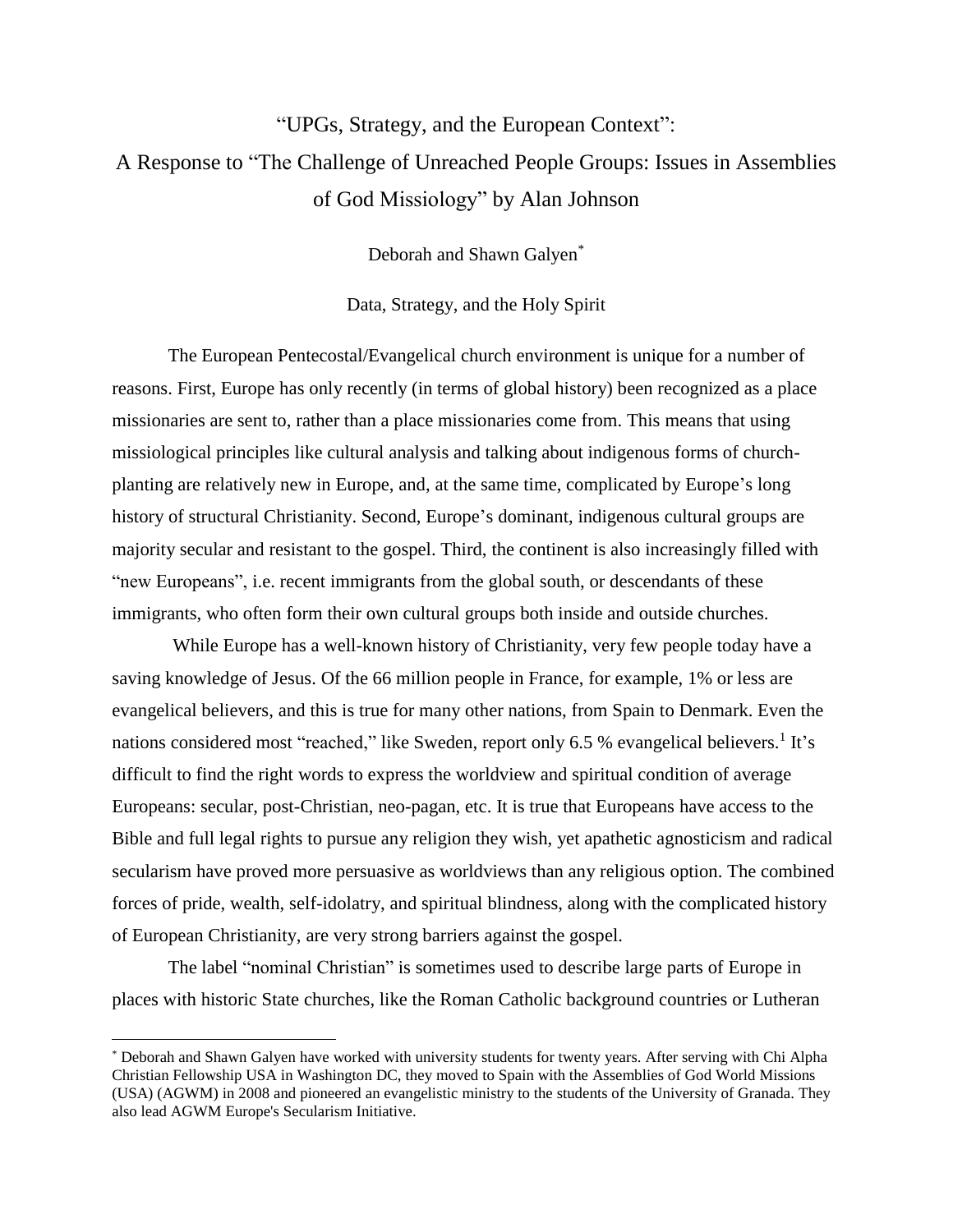Scandinavia. This term can be misleading, as it conjures up a picture of Christians who simply need to be "stirred up" or "fanned into flame." But we would argue that the Operation World/ Joshua Project guidelines which count a country as "engaged" if it has at least 5% nominal Christians are not at all helpful to the cause of church-planting in Europe. In areas with high rates of infant baptism (which gives us no information about living faith), this designation leads to a false sense of compatibility and religious understanding, and it keeps us from doing the deeper work of immersing ourselves in current European worldviews and developing persuasive evangelization tools. When we don't accurately describe the particular, local, cultural/spiritual environment of the group we are trying to reach, we end up defaulting to "regular church" models which primarily attract immigrants from nations where Christianity is thriving.

As missionaries, we are called to reach people, not the political nation-states of Europe, and thus the Joshua Project can be an important tool, since it attempts to describe people inside nations based on ethnolinguistic groups. Yet thinking about "people groups" is tricky in the European context. From the secular perspective, categorizing people based on ethnicity is a tool which can be used for oppression—as it has been in the past. Also, Europe's open borders and intertwined history mean that "ethnicity" is not always the best lens through which to understand the majority of people. We would argue that while language has been and still is very important, today, the other important concept is worldview. For example, Europeans of different ethnic backgrounds who work together in the same megacity could very well share a strong worldview, belong to the same clubs, and intermarry among themselves.

In fact, in relative global terms, the majority of Europeans today are urban, educated, not poor, and they share a secular worldview. Many new immigrants who don't share this worldview have children who will adopt the secular culture as they grow up (with some exceptions). This should have important implications for church-planting and witness. Europe is facing a social crisis because its governmental policies, rooted in historic Christian concepts of compassion, justice, and human rights, have made it a haven for immigrants seeking a better life. Yet because the present worldview of secularism does not offer a secure foundation for these principles, ethnic pride and xenophobia are on the rise. Only people changed by the gospel of Jesus Christ can break down barriers and lead the way out of this tragic situation.

Our goal as apostolic workers is to unite people in Christ, not to divide them. Therefore, if we are to use people group language and speak of indigenous churches, especially among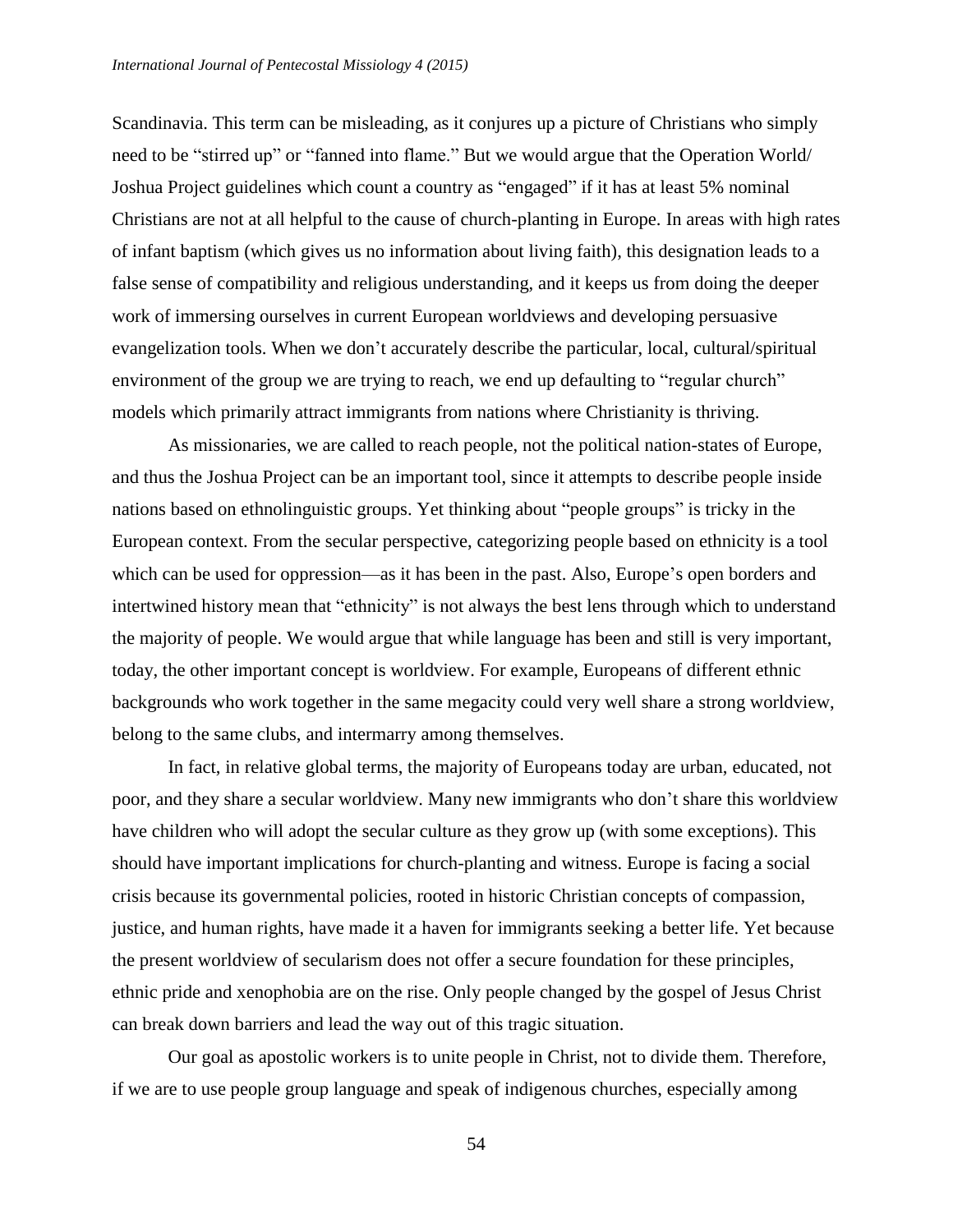secular Europeans, we must have a biblical reason to do so. We believe Paul's reasoning in I Cor 9:20-22 is sound: "To the Jews I became as a Jew, in order to win Jews … I have become all things to all people, that by all means I might save some." (ESV) The reason we need better information about least-reached people-groups in Europe is because churches rooted in indigenous communities are the best hope for real, lasting, spiritual and societal transformation. Churches that can preach the gospel in the appropriate language, sensitive to cultural understanding, will more easily gain access to open hearts. However, without basic information about who attends the existing national churches in Europe (and who do not attend these churches), we are hampered in our ability to plan strategically. And, though new churches may be planted, they will not necessarily be planted among the least-reached peoples.

## The Challenge of People Blindness

We concur that people blindness is a problem inside and outside the church, because we naturally only "see" the group to which we already belong. As missionaries and Pentecostal churches in Europe, we have made some recent progress—at least a start!—in "seeing" various groups that exist within national boundaries but need targeted, creative witness and/or special, compassionate attention: diverse kinds of immigrants, victims of human trafficking, and Muslims, for example. We are beginning to deploy missionaries who target these particular peoples, some of whom will naturally filter into existing churches, and others who will need their own faith communities. However, we suspect that people-blindness as it pertains to the Christian community may take a unique form in Europe, because the majority European culture is not easily responsive to the gospel, since they are wealthy in global terms. And they look a lot like the "reached" American communities we have left behind, it is in fact difficult to see their desperate spiritual need. National believers who were persecuted in the past by these majority groups also have particular barriers to seeing them as a harvest field.

Speaking specifically to the issue of identifying the least-reached peoples in Europe, we (mission agency and national churches) would all benefit from knowing if growth in Pentecostal churches in the last 20 years has come from immigration or from reaching the majority people groups in our countries. If our churches are filled with new immigrants or particular subgroups, we can celebrate this while admitting that our work is not done. We should be part of mobilizing believers in these churches to take the gospel outside their own communities. As people called to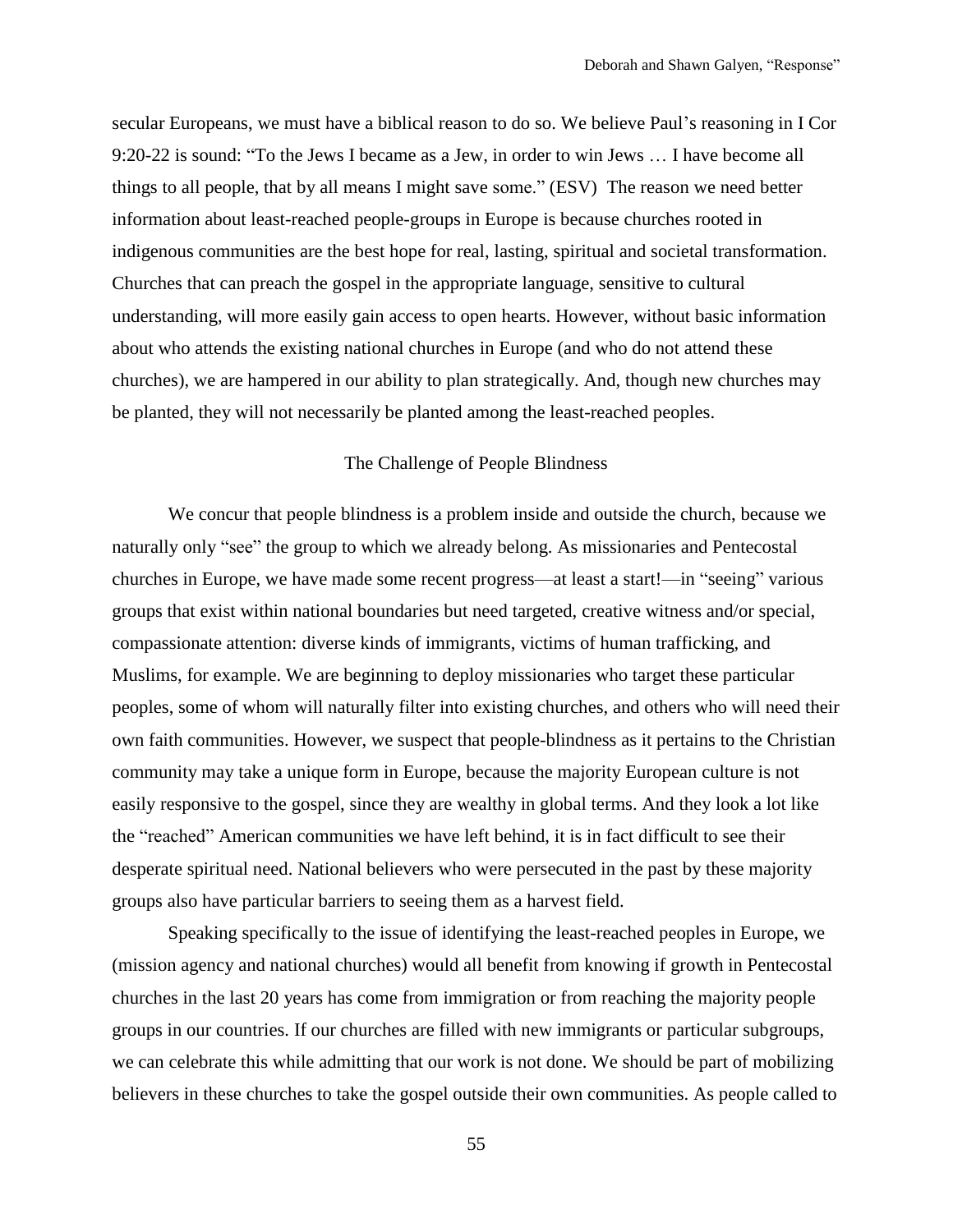the apostolic task of sharing Christ with those who don't have an adequate witness of the gospel, we must begin with facing who, exactly, are the least-reached in Europe. We would argue that in many cases, Pentecostal churches are successfully being planting among certain minority groups, while the majority secular peoples continue mainly unevangelized.

As immigrants from nations in Africa and Latin America with strong, growing Pentecostal churches have entered Europe, local churches, historically very small, have enjoyed quick growth. (Of course, not all churches have welcomed immigrants, due to the abovementioned problem of xenophobia). Some European churches, responding naturally and positively to the needs of their growing immigrant congregations, have changed their styles to the point of de-indigenization. As an example, using unofficial observations due to the lack of data, our largest Pentecostal churches in Spain are 80-95% non-Spanish. While in themselves, these churches have great potential to be forces for good in Europe, the danger is that they often stop "seeing" the lost majority-culture Europeans around them. They can continue to grow successfully among non-Spaniards and to even plant other churches, using the same style and structure, which will also attract the same kind of audience. Large and lively immigrant churches exist within cities where the majority-culture peoples are still 1% or less Christian, and these two worlds may remain completely separate. This is a call for both "seeing" the harvest field with fresh eyes, and for courageous church planters from both missionary teams and the national churches to once again do the primary work of evangelizing lost people in culturally sensitive ways.

## The Challenge of the Existing National Church

Historically, many Pentecostal church networks in Europe do not have North American roots; they were birthed at the same time as the Assemblies of God (USA) or were planted by other Europeans. This means that the church development process outlined by Johnson (foreign missionaries planting congregations, raising up leaders, setting up a national-church system, then stepping back, etc.) followed a very different path in Europe, country by country. Many European Pentecostal churches, however small, have always had indigenous leadership.

Given this history, when foreign missionaries began arriving in Europe from the USA and other nations, they sought to form respectful partnerships where possible with local existing Pentecostal groups. In some regions, missionaries became co-workers with freedom to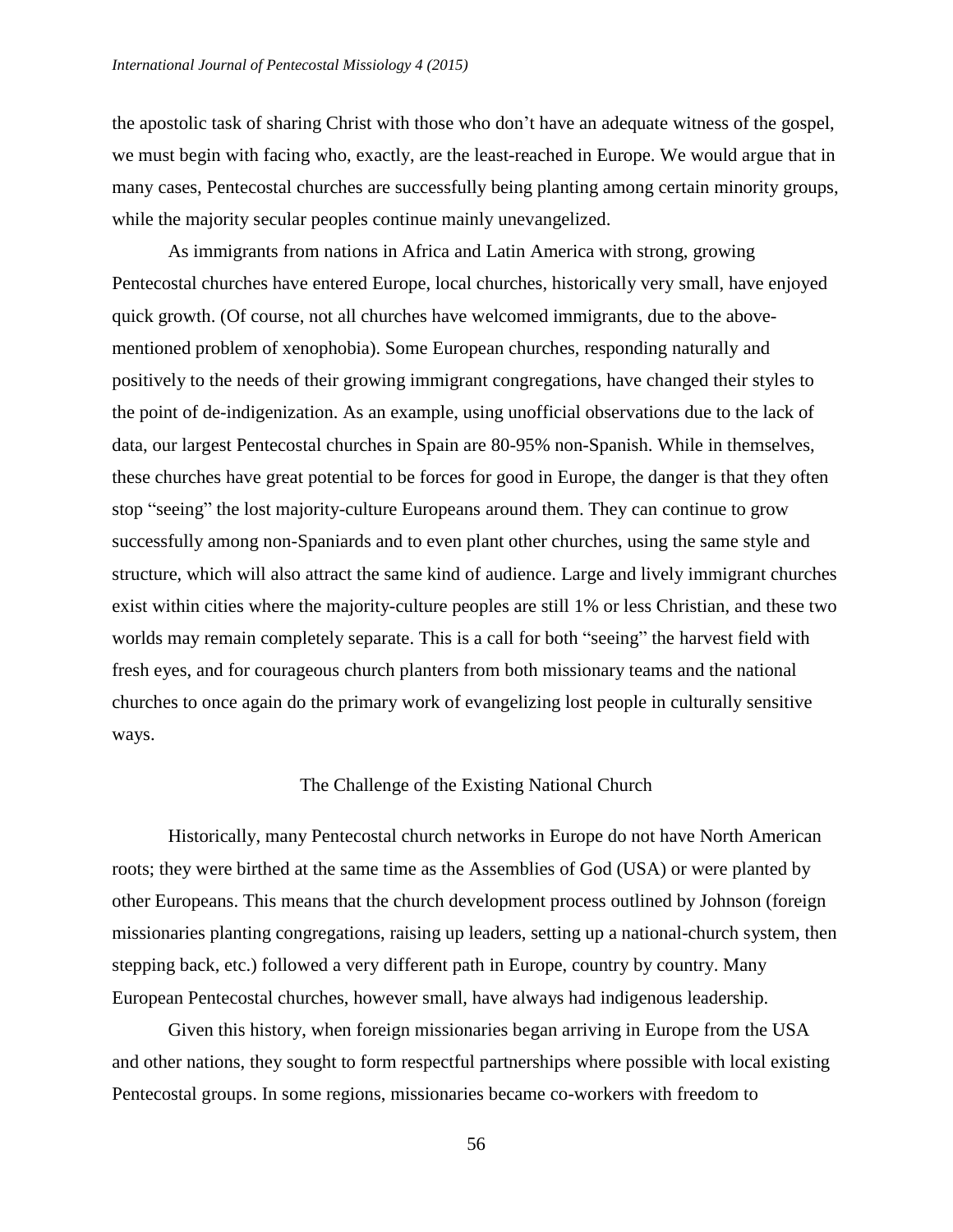evangelize and plant churches. In other places, missionaries accepted a narrowly defined support role right from the start of the partnership. In a very few cases, missionaries were asked to only plant churches among minority groups in the nation (reaching English-speakers, for example). Today Assemblies of God World Missions (USA) (AGWM) enjoys a positive relationship with most of our AG-fellowship churches in Europe, and there has been much fruit as a result. However, in a spirit of humility and partnership, occasionally, we have limited our own freedom to listen to the voice of God as we make decisions concerning the missionary role, assignment, and strategy.

Our partnerships may be decades old or a century old, but the essential fact is that today, in Spain, Portugal, Italy, France, Belgium, Albania, Greece, the Czech Republic, Austria, and many other countries, the number of evangelical believers of all kinds is still  $1\%$  or less<sup>2</sup>; therefore, the idea that apostolic workers should remain in support roles makes very little sense. We believe both missionaries and existing churches should move beyond this history and be willing to break new ground where necessary. Alan Johnson's presentation has potential to influence our efforts and spur us on toward better thinking and practice.

As we look to the future of the AGWM work in Europe, we must also recognize the fact that young urban Europeans, like Americans, are not brand-loyal when it comes to church membership or denomination. We may honor agreements made with national AG church leaders decades ago, but young, internet-savvy pastors who are eager to reach their peers are connecting with whatever partnerships, methods, or materials they believe look promising (i.e. Hillsong church plants, direct church plants from North or South American megachurches, Small Church Movement, etc.). Though AGWM has resources, passion, and a deep commitment, if we don't do what we are called to do in Europe by every means available, we may miss our God-given opportunity.

Johnson says that "the assumption that once the gospel is rooted among one people, it will flow naturally to the rest turns out in the history of Christian mission to not be true. This is why unreached people groups require intentional cross-cultural church planting efforts." (12) We see this to be true across Europe. Just because a church exists in Paris doesn't mean that, inevitably, the gospel will be preached to the Muslim communities in Paris suburbs. Just because a thriving immigrant church exists in Spain does not mean that the gospel will inevitably be preached to the Catalan-speaking middle-class communities in Barcelona. Someone has to hear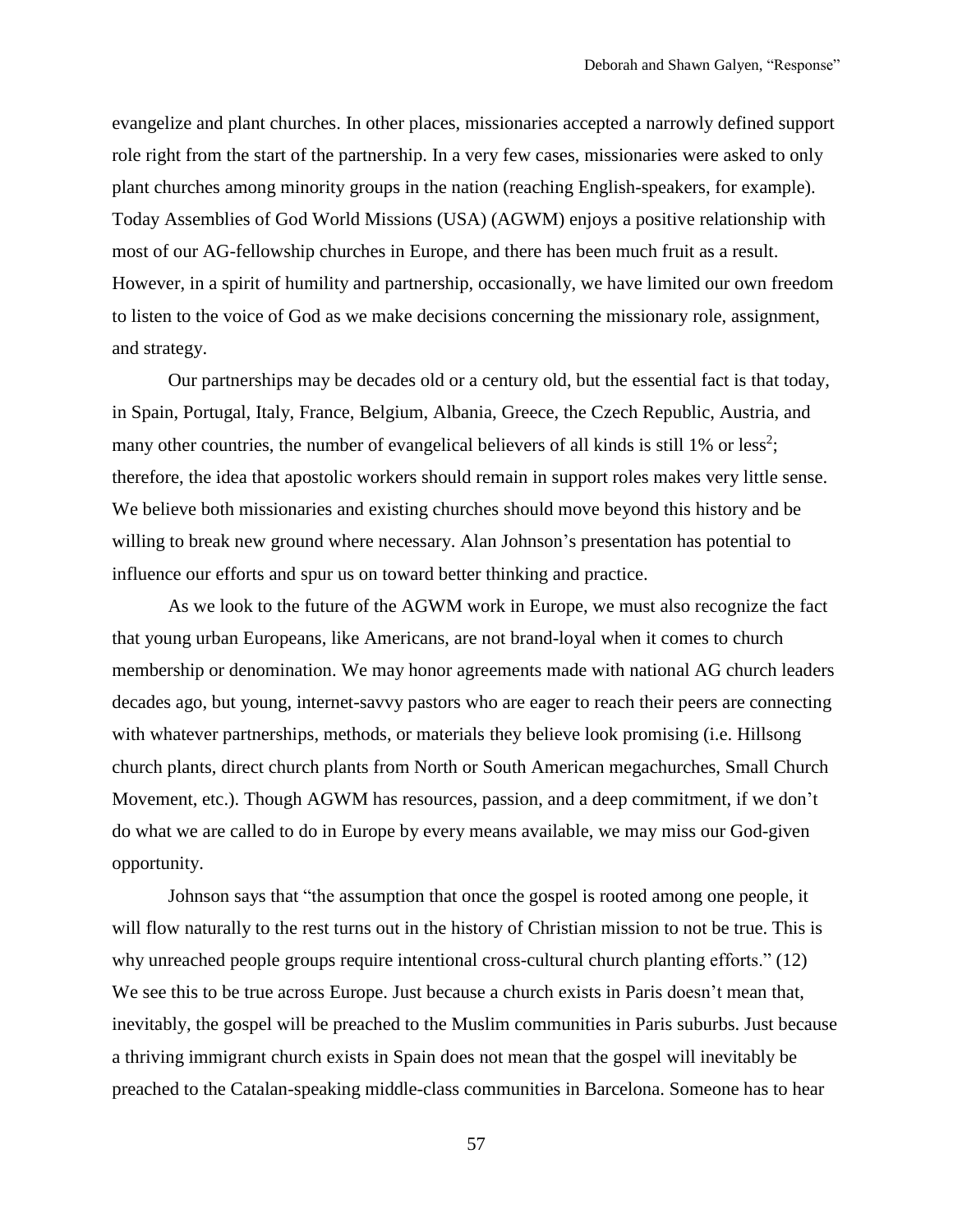the call, respond, and go. This is where we find Johnson's illustration of various strategies for "Pauline apostolic bands" to be very helpful. We want to continue in partnership with our national Pentecostal churches in Europe, and where it is appropriate and useful, continue to teach, train, and cooperate in church-planting. But we cannot give up the apostolic call to preach the gospel to those who haven't heard.

Therefore, if we identify groups who have very little witness, even the amorphous, large group called "secular Europeans," we should consider sending teams who (as in the illustration of teams 2 and 4) straddle the divide between national church and the unreached people groups, building bridges between them while planting indigenous faith communities. Ideally (and this is already happening in some places), these teams would have both foreign and national workers who share one vision and specific call to a local people-group, use good missiological principles of cultural analysis and appropriate communication, and embrace their freedom to develop new strategies for the sake of gospel witness. Apostolic teams with no relation to the existing national church (as in illustration of teams 3 and 5) (Johnson, 10-11) should be the very last resort. For example, these teams may be deployed in cases where the unreached group is so different from the dominant cultural group of the national church that they would never be welcomed without significant cultural adaptation. Or, sadly, working outside the national church may be necessary if the existing church has no interest in evangelism and church-planting. We have several examples in Europe of Pentecostal organizations that have arisen outside of the traditional AG national church structure. The Gypsy Evangelical Church (also known as Philadelphia) has tens of thousands of believers stretched across Europe, and the International Church Network uses English to reach out to expatriate, multicultural communities. Both organizations relate in a fraternal way to the leadership of the national Pentecostal churches in their countries, and their networks cross national boundaries.

If, in Europe, we include secularists among the least-reached people groups and form teams to target them, it has to be said that this presents a unique challenge. While it may be obvious that they do not fit well into many existing national churches and are not responding to current evangelistic strategies, we will still confront skepticism and resistance to the idea that their worldview and cultural situation are sufficiently unique to warrant new approaches, and, in some cases, new styles of church (not necessarily new organizations). Yet we must try to do this